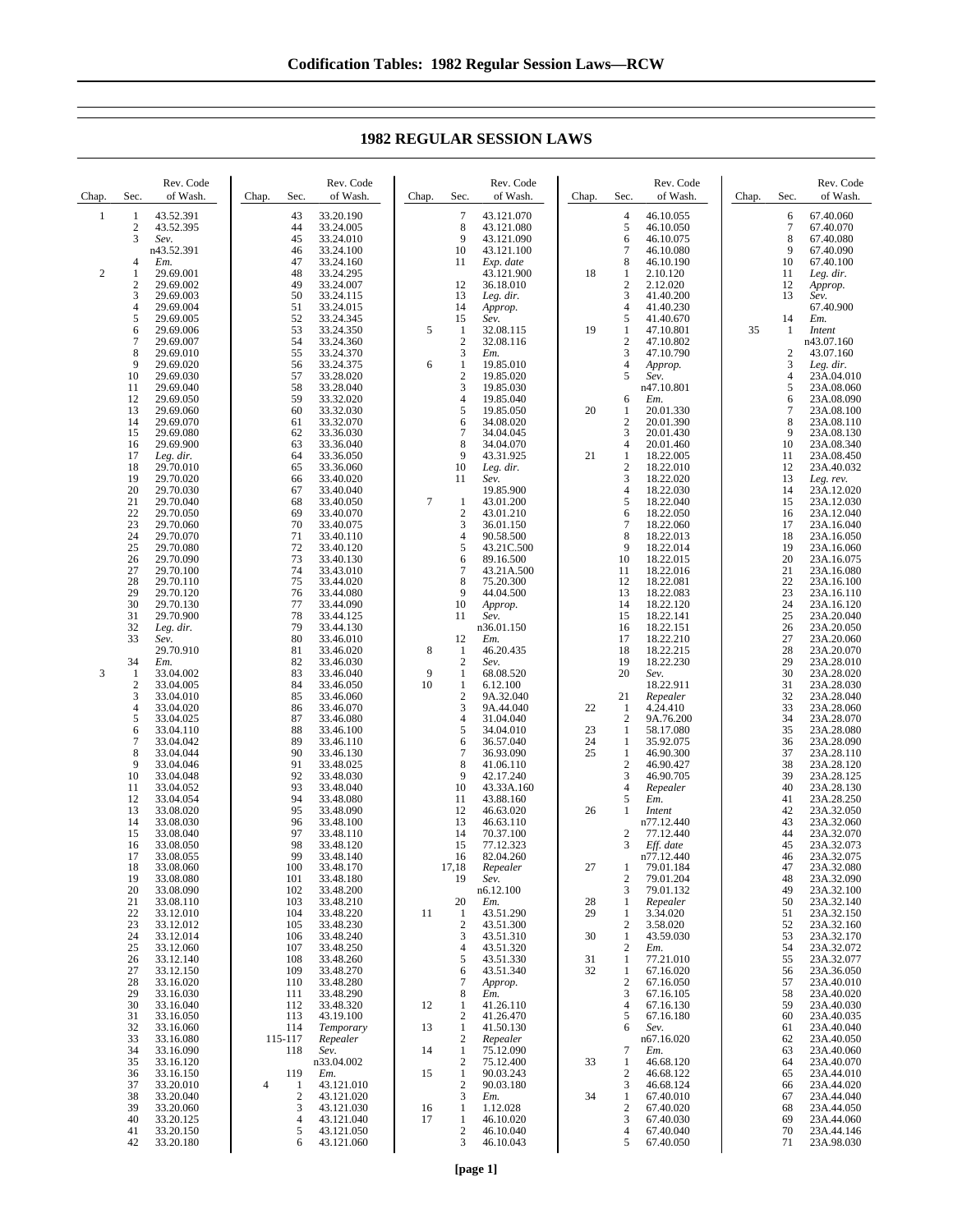**Codification Tables: 1982 Regular Session Laws—RCW**

| Sec.<br>Chap. | Rev. Code<br>of Wash.  | Chap.<br>Sec.                      | Rev. Code<br>of Wash.    | Chap.    | Sec.                           | Rev. Code<br>of Wash.   | Chap.    | Sec.                  | Rev. Code<br>of Wash.    | Chap.    | Sec.                           | Rev. Code<br>of Wash.   |
|---------------|------------------------|------------------------------------|--------------------------|----------|--------------------------------|-------------------------|----------|-----------------------|--------------------------|----------|--------------------------------|-------------------------|
| 72            | 24.03.005              | 161                                | 24.06.495                |          | 9                              | Leg. dir.               |          | 5                     | 18.39.270                |          | 8                              | 46.68.065               |
| 73<br>74      | 24.03.017<br>24.03.020 | 162<br>163                         | 24.06.520<br>24.06.900   | 45       | 1<br>$\overline{2}$            | 24.32.210<br>24.06.360  |          | 6<br>$\overline{7}$   | 18.39.300<br>18.39.280   |          | 9<br>10                        | Approp.<br>Sev.         |
| 75            | 24.03.025              | 164                                | 24.06.915                |          | 3                              | 23A.32.050              |          | 8                     | 18.39.290                |          |                                | n46.20.500              |
| 76<br>77      | 24.03.045<br>24.03.046 | 165<br>166                         | 24.20.020<br>24.24.010   | 46<br>47 | 1<br>1                         | 28A.21.086<br>16.67.120 |          | 9<br>10               | 18.39.310<br>18.39.320   | 78<br>79 | 1<br>1                         | 70.121.020<br>41.06.150 |
| 78            | 24.03.047              | 167                                | 24.24.100                | 48       | 1                              | 43.19.670               |          | 11                    | 18.39.330                | 80       | 1                              | 51.08.180               |
| 79<br>80      | 24.03.048<br>24.03.050 | 168<br>169                         | Temporary<br>18.100.120  |          | $\overline{2}$<br>3            | 43.19.675<br>43.19.680  |          | 12<br>13              | 18.39.340<br>18.39.350   | 81       | $\overline{c}$<br>1            | Vetoed<br>15.65.490     |
| 81            | 24.03.055              | 170                                | 18.100.140               |          | $\overline{4}$                 | 43.19.685               |          | 14                    | 18.39.360                |          | $\overline{c}$                 | 15.66.140               |
| 82<br>83      | 24.03.060<br>24.03.145 | 171<br>172                         | 23.86.050<br>23.86.060   | 49       | 1<br>$\overline{2}$            | 72.02.150<br>72.02.160  |          | 15<br>16              | 18.39.231<br>Leg. dir.   |          | 3<br>4                         | 16.67.090<br>Vetoed     |
| 84            | 24.03.150              | 173                                | 23.86.070                |          | 3                              | 72.72.050               |          | 17                    | n18.39.240               | 82       | 1                              | 47.17.655               |
| 85<br>86      | 24.03.170<br>24.03.175 | 174<br>175                         | 23.86.090<br>23.86.210   |          | 4<br>5                         | 72.72.060<br>72.02.170  |          | 18                    | Savings<br>n18.39.240    |          | $\sqrt{2}$<br>3                | 47.20.700<br>Em.        |
| 87            | 24.03.180              | 176                                | 23.86.220                | 50       | 1                              | 28B.50.090              |          | 19                    | Repealer                 | 83       | $\mathbf{1}$                   | 81.29.020               |
| 88<br>89      | 24.03.183<br>24.03.200 | 177<br>178                         | 25.10.010<br>25.10.130   | 51<br>52 | 1<br>1                         | 18.71.030<br>46.52.120  |          | 20<br>21              | 18.39.045<br>18.39.050   | 84       | $\overline{c}$<br>$\mathbf{1}$ | Em.<br>70.44.003        |
| 90            | 24.03.205              | 179                                | 25.10.310                | 53       | 1                              | 18.73.110               |          | 22                    | 18.39.130                |          | $\overline{c}$                 | 70.44.300               |
| 91<br>92      | 24.03.207<br>24.03.220 | 180<br>181                         | 15.66.010<br>19.77.030   | 54<br>55 | 1<br>$\mathbf{1}$              | 79.01.096<br>35.75.060  |          | 23                    | Sev.<br>18.39.901        |          | 3<br>$\overline{4}$            | 70.44.310<br>70.44.320  |
| 93<br>94      | 24.03.240              | 182                                | 19.77.050                |          | $\sqrt{2}$                     | 36.75.240               |          | 24                    | Eff. dates               |          | 5                              | 70.44.350               |
| 95            | 24.03.245<br>24.03.255 | 183<br>184                         | 19.77.060<br>19.77.090   |          | 3<br>4                         | 36.82.145<br>46.04.071  | 67       | -1                    | n18.39.240<br>31.12A.005 |          | 6<br>7                         | 70.44.360<br>70.44.370  |
| 96<br>97      | 24.03.300              | 185                                | 19.77.100                |          | 5                              | 46.61.160               |          | $\overline{2}$<br>3   | 31.12A.010               |          | 8<br>9                         | 70.44.380               |
| 98            | 24.03.302<br>24.03.315 | 186<br>187                         | 43.07.030<br>43.07.120   |          | 6<br>$\tau$                    | 46.61.750<br>46.61.770  |          | $\overline{4}$        | 31.12A.030<br>31.12A.040 |          | 10                             | 70.44.028<br>70.44.016  |
| 99            | 24.03.330              | 188                                | 43.07.130                |          | 8                              | 46.61.758               |          | 5                     | 31.12A.050               |          | 11                             | 70.44.903               |
| 100<br>101    | 24.03.335<br>24.03.340 | 189<br>190                         | 43.07.140<br>43.07.035   | 56       | 1<br>$\overline{2}$            | 5.60.060<br>Sev.        |          | 6<br>$\overline{7}$   | 31.12A.060<br>31.12A.090 |          | 12<br>13                       | 70.44.007<br>70.44.045  |
| 102<br>103    | 24.03.345              | 191<br>192                         | 43.07.170<br>43.07.180   | 57       | $1 - 4$                        | n5.60.060               | 68<br>69 | 1<br>1                | 43.117.040               |          | 14<br>15                       | 70.44.050               |
| 104           | 24.03.350<br>24.03.370 | 193                                | 43.07.190                |          | 5                              | Approp.<br>Em.          |          | $\overline{c}$        | 19.105.300<br>19.105.310 |          | 16                             | 70.44.060<br>70.44.070  |
| 105<br>106    | 24.03.375<br>24.03.380 | 194<br>195                         | 18.08.130<br>26,40,060   | 58<br>59 | $\mathbf{1}$<br>1              | 43.33A.170              |          | 3<br>$\overline{4}$   | 19.105.320<br>19.105.330 |          | 17<br>18                       | 70.44.080<br>70.44.090  |
| 107           | 24.03.385              | 196                                | 42.17.380                |          | $\boldsymbol{2}$               | Approp.<br>Em.          |          | 5                     | 19.105.340               |          | 19                             | 70.44.240               |
| 108<br>109    | 24.03.395<br>24.03.400 | 197<br>198                         | 46.64.040<br>47.68.210   | 60       | $\mathbf{1}$<br>$\overline{2}$ | 42.17.405<br>68.16.060  |          | 6<br>$\overline{7}$   | 19.105.350<br>19.105.360 |          | 20<br>21                       | Repealer<br>Sev.        |
| 110           | 24.03.405              | 199                                | 76.40.060                |          | 3                              | 68.16.140               |          | 8                     | 19.105.370               |          |                                | 70.44.902               |
| 111<br>112    | 24.03.410<br>24.03.430 | 200,201<br>202                     | Repealer<br>Sev.         | 61       | 4<br>1                         | Em.<br>43.19.537        |          | 9<br>10               | 19.105.380<br>19.105.390 | 85       | 1<br>$\overline{c}$            | 66.20.010<br>66.24.010  |
| 113           | 24.03.435              |                                    | n43.07.160               |          | $\boldsymbol{2}$               | 43.19.538               |          | 11                    | 19.105.400               |          | 3                              | 66.24.425               |
| 114<br>115    | 24.03.440<br>24.03.445 | 203                                | Eff. dates<br>n43.07.160 |          | 3<br>4                         | 39.24.050<br>39.30.050  |          | 12<br>13              | 19.105.410<br>19.105.420 |          | $\overline{4}$<br>5            | 66.24.170<br>66.24.240  |
| 116           | 24.03.450              | 36<br>1                            | 40.10.010                | 62       | $\mathbf{1}$                   | 46.71.010               |          | 14                    | 19.105.430               |          | 6                              | 66.24.500               |
| 117<br>118    | 24.03.915<br>24.06.005 | $\overline{c}$<br>3                | 40.10.020<br>40.14.010   |          | $\sqrt{2}$<br>3                | 46.71.030<br>46.71.040  |          | 15<br>16              | 19.105.440<br>19.105.450 |          | 7<br>8                         | 66.28.010<br>66.12.140  |
| 119           | 24.06.020              | $\overline{4}$                     | 40.14.040                |          | $\overline{4}$                 | 46.71.043               |          | 17                    | 19.105.460               |          | 9                              | 66.12.150               |
| 120<br>121    | 24.06.025<br>24.06.045 | 5<br>6                             | 40.14.060<br>40.14.070   |          | 5<br>6                         | 46.71.047<br>46.71.050  |          | 18<br>19              | 19.105.470<br>19.105.480 |          | 10<br>11                       | 66.24.550<br>66.28.050  |
| 122           | 24.06.046              | 37<br>1                            | 18.43.110                |          | 7                              | 46.71.060               |          | 20                    | 19.105.490               |          | 12                             | Repealer                |
| 123<br>124    | 24.06.047<br>24.06.048 | 38<br>1<br>39<br>1                 | 28A.87.120<br>66.04.010  |          | 8<br>9                         | 46.71.065<br>46.71.070  |          | 21<br>22              | 19.105.500<br>19.105.510 | 86       | 13<br>1                        | Em.<br>30.04.375        |
| 125           | 24.06.050              | $\sqrt{2}$                         | 66.28.120                |          | 10                             | 46.71.080               |          | 23                    | Constr.                  | 87       | 1                              | 70.48.060               |
| 126<br>127    | 24.06.055<br>24.06.060 | 3                                  | Sev.<br>n66.04.010       |          | 11<br>12,13                    | 46.71.090<br>Approp.    |          | 24                    | 19.105.910<br>19.105.520 | 88       | 1<br>$\overline{2}$            | 80.52.050<br>Eff. date  |
| 128           | 24.06.170<br>24.06.175 | 40<br>1                            | 29.33.041<br>29.33.051   | 63       | -1                             | 51.41.010               |          | 25<br>26              | 19.105.530               |          | $\mathbf{1}$                   | n80.52.050              |
| 129<br>130    | 24.06.195              | 2<br>3                             | 29.33.061                |          | $\boldsymbol{2}$<br>3          | 51.41.020<br>51.41.030  |          | 27                    | 19.105.540<br>19.105.550 | 89<br>90 | 1                              | 72.33.030<br>27.60.010  |
| 131<br>132    | 24.06.200<br>24.06.205 | $\overline{4}$<br>5                | 29.33.081<br>29.33.090   |          | 4<br>5                         | 51.41.090<br>51.41.040  |          | 28<br>29              | Repealer<br>Sev.         |          | 2<br>3                         | 27.60.020<br>27.60.030  |
| 133           | 24.06.207              | 6                                  | 29.34.080                |          | 6                              | 51.41.060               |          |                       | 19.105.920               |          | $\overline{4}$                 | 27.60.040               |
| 134<br>135    | 24.06.225<br>24.06.230 | 7<br>8                             | 29.34.090<br>43.17.070   |          | $\overline{7}$<br>8            | 51.41.100<br>51.41.050  |          | 30<br>31              | Approp.<br>Leg. dir.     |          | 5<br>6                         | 27.60.050<br>27.60.900  |
| 136           | 24.06.233              | 9                                  | 43.131.234               |          | 9                              | 51.41.070               |          | 32                    | Eff. date                |          | 7                              | Approp.                 |
| 137<br>138    | 24.06.260<br>24.06.275 | 10<br>11                           | Em.<br>Sev.              |          | 10<br>11                       | 51.41.080<br>51.32.095  | 70       | 1                     | 19.105.930<br>43.51.540  | 91       | 8<br>1                         | Leg. dir.<br>35.50.030  |
| 139           | 24.06.280              |                                    | n29.33.041               |          | 12                             | 51.36.020               | 71       | $\mathbf{1}$          | 81.80.010                |          | 2                              | 35.50.220               |
| 140<br>141    | 24.06.285<br>24.06.290 | 41<br>1<br>$\overline{c}$          | 43.82.010<br>43.19.500   |          | 13<br>14                       | 51.32.250<br>51.44.040  |          | $\boldsymbol{2}$<br>3 | 81.80.400<br>81.80.410   |          | 3<br>$\overline{4}$            | 35.50.230<br>35.50.240  |
| 142           | 24.06.335              | 3                                  | Eff. dates               |          | 15                             | 51.12.020               |          | $\overline{4}$        | 81.80.420                |          | 5                              | 35.50.250               |
| 143<br>144    | 24.06.350<br>24.06.365 | 42<br>1                            | n43.82.010<br>87.03.017  |          | 16<br>17                       | 51.12.090<br>51.12.110  |          | 5                     | Sev.<br>n81.80.010       |          | 6<br>$\tau$                    | 35.50.225<br>35.50.260  |
| 145           | 24.06.370              | $\overline{\mathbf{c}}$            | Em.                      |          | 18                             | 51.32.050               | 72       | 1                     | 2.04.240                 |          | 8                              | 35.50.270               |
| 146<br>147    | 24.06.380<br>24.06.395 | $\mathbf{1}$<br>43<br>$\mathbf{2}$ | 50.38.010<br>50.38.020   |          | 19<br>20                       | 51.32.220<br>51.48.010  | 73       | $\overline{2}$<br>1   | 2.04.250<br>36.29.020    |          | 9<br>10                        | Repealer<br>Sev.        |
| 148           | 24.06.415              | 3                                  | 50.38.030                |          | 21                             | 51.48.030               | 74       | 1                     | 43.86A.030               |          |                                | n35.50.030              |
| 149<br>150    | 24.06.420<br>24.06.425 | $\overline{4}$<br>5                | Leg. dir.<br>Eff. date   |          | 22<br>23                       | 51.52.120<br>51.52.130  | 75<br>76 | 1<br>1                | 53.08.091<br>43.21A.450  | 92       | 1<br>2                         | 53.08.120<br>53.08.135  |
| 151<br>152    | 24.06.430<br>24.06.440 | 44<br>1                            | 50.38.900<br>43.170.010  |          | 24<br>25                       | Leg. dir.<br>Approp.    |          | $\overline{c}$        | Intent<br>n43.21A.450    | 93<br>94 | 1<br>$\mathbf{1}$              | 38.12.200<br>81.53.261  |
| 153           | 24.06.445              | 2                                  | 43.170.020               |          | 26                             | Eff. dates              |          | 3                     | Approp.                  |          | $\overline{\mathbf{c}}$        | 81.53.271               |
| 154<br>155    | 24.06.450<br>24.06.455 | 3<br>4                             | 43.170.030<br>43.170.040 | 64       | $\mathbf{1}$                   | n51.32.095<br>42.17.310 | 77       | 1<br>$\overline{c}$   | 46.20.500<br>46.20.505   |          | 3<br>$\overline{4}$            | 81.53.281<br>81.53.295  |
| 156           | 24.06.460              | 5                                  | 43.170.050               | 65       | 1                              | 19.16.500               |          | 3                     | 46.20.510                |          | 5                              | n81.53.261              |
| 157<br>158    | 24.06.475<br>24.06.480 | 6<br>7                             | 43.170.060<br>Exp. date  | 66       | 1<br>$\overline{2}$            | 18.39.010<br>18.39.240  |          | $\overline{4}$<br>5   | 46.20.515<br>46.20.520   | 95       | 1<br>$\overline{c}$            | 30.42.070<br>30.42.120  |
| 159           | 24.06.485              |                                    | 43.170.900               |          | 3                              | 18.39.250               |          | 6                     | 46.37.527                |          | 3                              | 30.42.140               |
| 160           | 24.06.490              | 8                                  | Approp.                  |          | 4                              | 18.39.260               |          | 7                     | 46.37.530                |          | 4                              | 30.42.105               |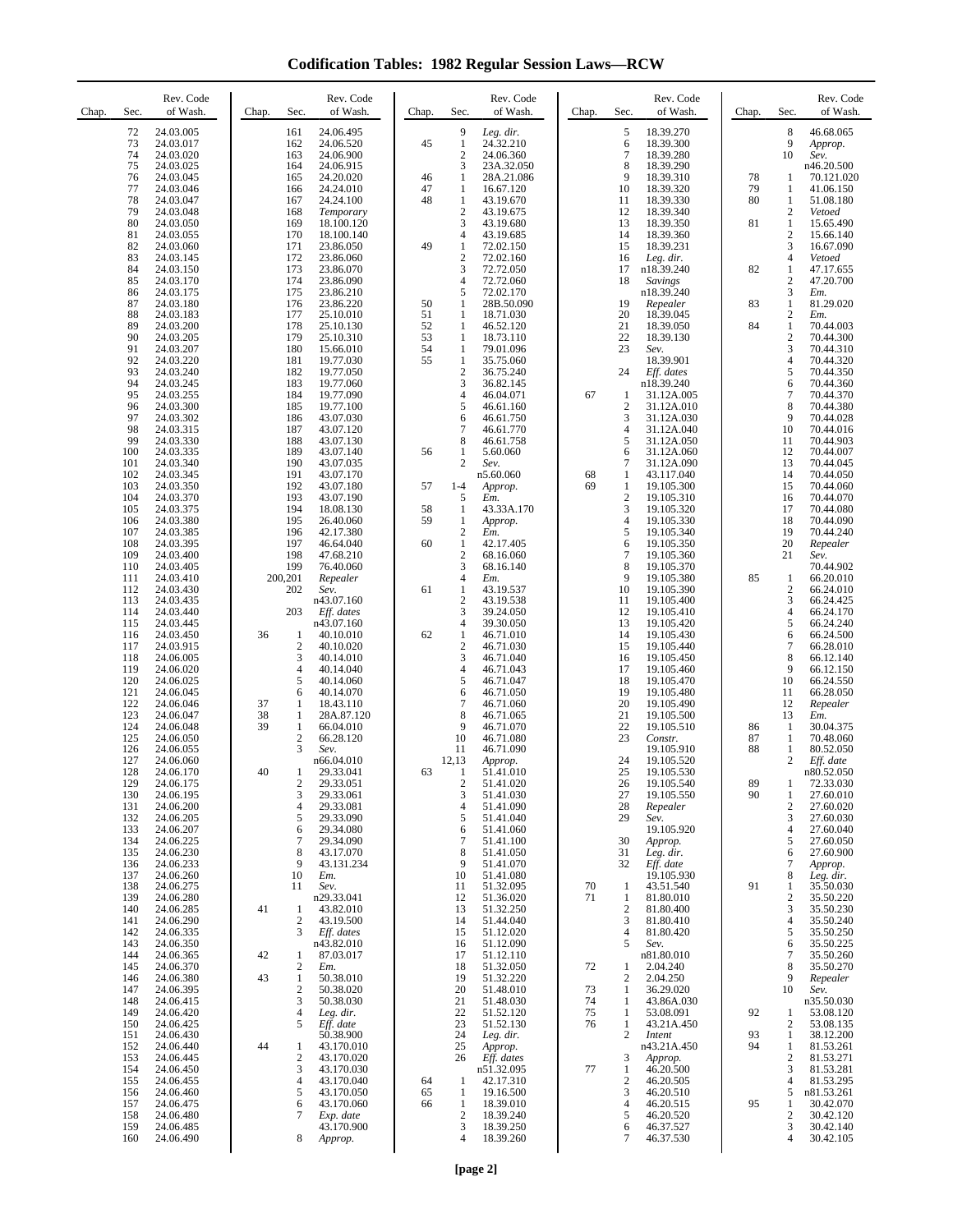**Codification Tables: 1982 Regular Session Laws—RCW**

| Chap.             | Sec.                                     | Rev. Code<br>of Wash.                                         | Chap.      | Sec.                                                       | Rev. Code<br>of Wash.                                         | Chap.             | Sec.                                       | Rev. Code<br>of Wash.                                          | Chap.      | Sec.                                                           | Rev. Code<br>of Wash.                                           | Chap.      | Sec.                                                     | Rev. Code<br>of Wash.                                              |
|-------------------|------------------------------------------|---------------------------------------------------------------|------------|------------------------------------------------------------|---------------------------------------------------------------|-------------------|--------------------------------------------|----------------------------------------------------------------|------------|----------------------------------------------------------------|-----------------------------------------------------------------|------------|----------------------------------------------------------|--------------------------------------------------------------------|
|                   | 5<br>6<br>7<br>8<br>9                    | 30.42.155<br>30.42.115<br>82.04.315<br>Repealer<br>Eff. date  | 115<br>116 | 1<br>$\mathfrak{2}$<br>$\mathbf{1}$<br>$\mathfrak{2}$<br>3 | 73.04.110<br>Em.<br>29.79.010<br>29.79.015<br>29.79.030       |                   | 3<br>4<br>5<br>6<br>$\overline{7}$         | 9A.64.020<br>13.34.030<br>13.34.060<br>26.44.020<br>26.44.030  | 152<br>153 | 1<br>1<br>$\overline{c}$<br>3<br>$\overline{4}$                | 77.12.095<br>43.06.010<br>17.24.200<br>17.24.210<br>15.09.080   |            | 3<br>$\overline{4}$<br>5<br>6<br>$\tau$                  | 58.24.030<br>58.24.040<br>58.24.050<br>58.24.060<br>58.24.070      |
| 96<br>97<br>98    | 1<br>1<br>1                              | n30.42.070<br>35.49.020<br>Temporary<br>39.04.010             |            | $\overline{4}$<br>5<br>6<br>7                              | 29.79.040<br>29.79.050<br>29.79.060<br>29.79.070              |                   | 8<br>9<br>10<br>11                         | 26.44.056<br>26.44.060<br>26.44.080<br>Sev.                    |            | 5<br>6<br>7                                                    | Sev.<br>n17.24.210<br>Approp.<br>Eff. date                      | 166        | 8<br>1<br>$\boldsymbol{2}$<br>3                          | 58.24.080<br>35.39.060<br>35.39.070<br>35.39.080                   |
|                   | $\overline{c}$<br>3<br>4<br>5            | 39.04.150<br>43.19.450<br>39.04.020<br>39.08.010              |            | 8<br>9<br>10<br>11                                         | 29.79.080<br>29.79.090<br>29.79.100<br>29.79.110              | 130<br>131        | -1<br>$\overline{2}$<br>1                  | n9A.04.080<br>39.12.020<br>39.12.040<br>15.36.055              | 154<br>155 | 1<br>1<br>$\overline{c}$                                       | n17.24.210<br>Approp.<br>77.12.610<br>77.12.620                 |            | $\overline{4}$<br>5<br>6<br>$\overline{7}$               | 35.39.090<br>35.39.100<br>35.39.110<br>Repealer                    |
| 99<br>100         | 1<br>1<br>$\mathbf{2}$<br>3              | Repealer<br>4.22.040<br>4.22.920<br>4.22.925                  |            | 12<br>13<br>14<br>15                                       | 29.79.120<br>29.79.150<br>29.79.190<br>29.79.200              | 132               | $\overline{c}$<br>1<br>$\overline{2}$<br>3 | 15.36.150<br>67.16.010<br>67.16.080<br>67.16.090               | 156        | 3<br>$\overline{4}$<br>$\mathbf{1}$<br>$\overline{\mathbf{c}}$ | 77.16.610<br>77.12.630<br>43.51.130<br>43.51.140                | 167        | 8<br>9<br>1                                              | Leg. dir.<br>Eff. date<br>n35.39.060<br>41.60.015                  |
| 101               | $\overline{4}$<br>5<br>1                 | Sev.<br>n4.22.040<br>Em.<br>46.37.190                         | 117        | 16<br>17<br>$\mathbf{1}$<br>$\mathbf{2}$                   | 29.79.310<br>Repealer<br>74.46.020<br>79.01.525               |                   | $\overline{4}$<br>5<br>6                   | 67.16.180<br>67.16.102<br>Sev.<br>n67.16.010                   | 157        | 3<br>4<br>1<br>$\overline{c}$                                  | 43.51.150<br>43.51.160<br>75.28.275<br>Em.                      |            | $\overline{c}$<br>3<br>$\overline{4}$<br>5               | 41.60.100<br>41.60.110<br>41.60.120<br>41.60.130                   |
| 102               | $\mathbf{2}$<br>1<br>$\mathbf{2}$<br>3   | Em.<br>87.03.270<br>87.03.272<br>Eff. date                    | 118        | 1<br>$\mathbf{2}$<br>3<br>$\overline{4}$                   | 74.13.055<br>74.13.080<br>74.13.031<br>74.13.109              | 133<br>134        | 1<br>-1<br>$\overline{2}$<br>3             | 41.14.120<br>18.92.021<br>18.92.030                            | 158        | $\mathbf{1}$<br>$\overline{c}$<br>3<br>4                       | 28A.58.754<br>28A.41.130<br>28A.41.130<br>28A.58.370            |            | 6<br>$\tau$<br>8<br>9                                    | 41.60.010<br>41.60.020<br>41.60.030<br>41.60.041                   |
| 103<br>104        | 1<br>1                                   | n87.03.270<br>35.58.020<br>56.36.040                          |            | 5<br>6<br>7<br>8                                           | 74.15.020<br>74.15.030<br>74.15.040                           | 135               | $\mathbf{1}$<br>$\boldsymbol{2}$<br>3<br>1 | 18.92.070<br>41.32.590<br>41.40.380<br>Repealer                |            | 5<br>6<br>7<br>8                                               | 28A.01.020<br>28A.59.180<br>Repealer                            |            | 10<br>11<br>12<br>13                                     | 41.60.140<br>41.60.050<br>41.60.080                                |
|                   | 2<br>3<br>4<br>5<br>6                    | 57.36.040<br>57.40.130<br>86.09.187<br>86.09.331<br>86.09.358 |            | 9<br>10<br>11<br>12                                        | 74.15.050<br>74.15.060<br>74.15.090<br>74.15.100<br>74.15.130 | 136               | $\overline{2}$<br>3<br>$\overline{4}$<br>5 | 28A.48.010<br>n28A.48.010<br>Temporary<br>Approp.<br>Eff. date | 159        | 1<br>$\overline{c}$<br>3                                       | Sev.<br>n28A.58.754<br>39.35.010<br>39.35.020<br>39.35.030      |            | 14<br>15<br>16<br>17                                     | 41.06.280<br>Repealer<br>43.131.255<br>Leg. rev.<br>Approp.        |
|                   | 7<br>8<br>9<br>10                        | 86.09.361<br>86.09.367<br>86.09.370<br>86.09.184              | 119        | 13<br>14<br>1<br>$\mathfrak{2}$                            | 74.15.150<br>74.15.160<br>70.38.025<br>70.38.105              | 137<br>138<br>139 | 1<br>-1<br>1                               | n28A.48.010<br>19.86.110<br>9A.56.060<br>n2.08.064             | 160        | 4<br>5<br>6<br>1                                               | 39.35.040<br>n39.35.010<br>n39.35.010<br>28A.04.090             | 168        | 18<br>19<br>1                                            | Sev.<br>n41.60.015<br>Leg. dir.<br>48.44.026                       |
| 105<br>106        | 1<br>$\mathbf{2}$<br>3<br>1              | 57.08.060<br>56.08.075<br>Em.<br>46.37.005                    | 120        | 3<br>$\overline{4}$<br>1<br>$\mathbf{2}$                   | 70.38.111<br>Em.<br>74.42.020<br>74.42.230                    | 140               | $\boldsymbol{2}$<br>3<br>4<br>$\mathbf{1}$ | 2.08.064<br>n2.08.064<br>Em.<br>9A.36.030                      |            | $\overline{c}$<br>3<br>4                                       | 28A.03.030<br>28A.04.100<br>Sev.<br>n28A.300.040                | 169        | 1<br>$\overline{c}$<br>3<br>4                            | 35.21.840<br>35.21.845<br>35.21.850<br>n35.21.840                  |
| 107<br>108<br>109 | 1<br>$\overline{2}$<br>$\mathbf{1}$<br>1 | 41.04.020<br>41.04.255<br>70.95.040<br>49.17.150              | 121        | 3<br>$\overline{4}$<br>1<br>2                              | 74.42.600<br>Repealer<br>29.30.081<br>29.30.091               | 141<br>142<br>143 | -1<br>1<br>$\overline{c}$<br>1             | 81.44.020<br>82.44.015<br>Em.<br>46.16.310                     | 161        | 1<br>$\overline{c}$<br>3<br>4                                  | 82.41.010<br>82.41.020<br>82.41.030<br>82.41.040                | 170        | 1<br>$\overline{c}$<br>3<br>$\overline{4}$               | 60.28.010<br>60.28.050<br>60.28.080<br>Repealer                    |
|                   | $\mathbf{2}$<br>3<br>$\overline{4}$<br>5 | 51.04.110<br>51.48.130<br>51.52.050<br>51.52.104              | 122        | 3<br>4<br>1<br>$\boldsymbol{2}$                            | 29.30.480<br>Repealer<br>7.04.020<br>7.04.150                 | 144<br>145        | $\mathbf{1}$<br>$\boldsymbol{2}$<br>3<br>1 | 41.26.425<br>41.32.762<br>41.40.625<br>36.82.130               |            | 5<br>6<br>$\overline{7}$<br>8                                  | 82.41.050<br>82.41.060<br>82.41.070<br>82.41.080                | 171        | $\mathbf{1}$<br>$\overline{c}$<br>3<br>4                 | 69.50.505<br>69.52.010<br>69.52.020<br>69.52.030                   |
|                   | 6<br>7<br>8<br>9                         | 51.52.110<br>51.52.095<br>51.52.100<br>51.52.106              | 123        | $\mathbf{1}$<br>$\boldsymbol{2}$<br>3<br>$\overline{4}$    | 27.12.010<br>27.12.400<br>27.12.410<br>27.12.420              |                   | $\overline{2}$<br>3<br>$\overline{4}$<br>5 | 36.86.070<br>36.86.080<br>43.32.010<br>47.48.020               |            | 9<br>10<br>11<br>12                                            | 82.41.090<br>82.41.100<br>82.41.110<br>82.41.120                |            | 5<br>6<br>$\tau$<br>8                                    | 69.52.040<br>69.52.050<br>69.52.060<br>Sev.                        |
| 110               | 10<br>11<br>1<br>2                       | 51.32.040<br>51.32.045<br>48.53.010<br>48.53.020              |            | 5<br>6<br>7<br>8<br>9                                      | 27.12.440<br>27.12.430<br>27.12.450<br>27.12.190              | 146               | 6<br>$\tau$<br>1<br>$\overline{c}$         | 36.75.020<br>36.82.110<br>56.24.180<br>56.24.190               |            | 13<br>14<br>15<br>16                                           | 82.37.175<br>82.38.265<br>Leg. dir.<br>Em.                      |            | 9<br>10                                                  | 69.52.900<br>Leg. dir.<br>Eff. date<br>69.52.901                   |
|                   | 3<br>4<br>5<br>6<br>7                    | 48.53.030<br>48.53.040<br>48.53.050<br>48.53.060<br>48.18.290 |            | 10<br>11<br>12<br>13                                       | 27.12.210<br>27.12.220<br>27.12.222<br>27.12.320<br>27.12.360 | 147               | 3<br>4<br>5<br>6<br>1                      | 56.24.200<br>57.24.170<br>57.24.180<br>57.24.190<br>42.17.040  | 162<br>163 | 1<br>1<br>$\overline{\mathbf{c}}$<br>3<br>4                    | 43.24.085<br>2.10.052<br>28A.41.412<br>28B.20.402<br>28B.20.412 | 172        | 1<br>$\overline{\mathbf{c}}$<br>3<br>$\overline{4}$<br>5 | 70.136.010<br>70.136.020<br>70.136.040<br>70.136.030<br>70.136.050 |
| 111<br>112        | 8<br>1<br>1<br>$\overline{2}$            | Leg. dir.<br>70.74.020<br>10.77.150<br>10.77.190              |            | 14<br>15<br>16<br>17                                       | 27.12.370<br>27.12.380<br>27.12.390<br>27.18.010              |                   | $\overline{2}$<br>3<br>4<br>5              | 42.17.050<br>42.17.060<br>42.17.065<br>42.17.067               |            | 5<br>6<br>7<br>8                                               | 41.26.051<br>41.26.060<br>41.32.015<br>41.40.022                |            | 6<br>7<br>8<br>9                                         | 70.136.060<br>70.136.070<br>Leg. dir.<br>Em.                       |
| 113               | 3<br>1<br>2<br>3                         | 10.77.220<br>70.132.010<br>70.132.020<br>70.132.030           | 124        | 18<br>19<br>20<br>1                                        | 27.18.040<br>84.52.052<br>Leg. dir.<br>43.101.080             |                   | 6<br>$\overline{7}$<br>8<br>9              | 42.17.080<br>42.17.090<br>42.17.095<br>42.17.100               |            | 9<br>10<br>11<br>12                                            | 41.50.032<br>43.19.582<br>43.19.570<br>43.19.600                | 173<br>174 | 1<br>2<br>1                                              | 76.09.070<br>Eff. date<br>n76.09.070<br>82.04.443                  |
|                   | 4<br>5<br>6<br>7                         | 70.132.040<br>70.132.050<br>Leg. dir.<br>Eff. date            | 125<br>126 | 1<br>2<br>$\mathbf{1}$<br>2                                | Temporary<br>Approp.<br>28A.02.300<br>28A.02.310              |                   | 10<br>11<br>12<br>13                       | 42.17.150<br>42.17.155<br>42.17.160<br>42.17.170               |            | 13<br>14<br>15<br>16                                           | 43.41.130<br>46.08.066<br>43.21E.905<br>43.22.282               | 175        | 1<br>$\overline{c}$<br>3<br>4                            | 36.58.100<br>36.58.110<br>36.58.120<br>36.58.130                   |
| 114               | 1<br>$\overline{2}$<br>3<br>4            | 70.132.900<br>9.08.070<br>16.52.030<br>16.52.065<br>16.52.070 |            | 3<br>$\overline{4}$<br>5                                   | Repealer<br>Sev.<br>n28A.02.300<br>Eff. date<br>n28A.02.300   |                   | 14<br>15<br>16<br>17<br>18                 | 42.17.230<br>42.17.350<br>42.17.395<br>42.17.397<br>42.17.410  |            | 17<br>18<br>19,20<br>21<br>22                                  | Temporary<br>43.43.142<br>Temporary<br>43.03.028<br>Temporary   |            | 5<br>6<br>7<br>8<br>9                                    | 36.58.140<br>36.58.150<br>84.52.052<br>36.58.080<br>Sev.           |
|                   | 5<br>6<br>7<br>8                         | 16.52.080<br>16.52.100<br>16.52.165<br>16.52.113              | 127        | 1<br>2<br>3<br>$\overline{4}$                              | 74.08.046<br>n74.08.046<br>Repealer<br>Eff. date              | 148<br>149<br>150 | 19<br>-1<br>-1<br>-1                       | Repealer<br>43.84.080<br>48.44.250<br>3.66.060                 |            | 23<br>24<br>25                                                 | Repealer<br>Sev.<br>n2.10.052<br>Eff. date                      | 176        | $\mathbf{1}$<br>2<br>3                                   | n36.58.100<br>82.45.100<br>82.45.180<br>nCh. 82.45                 |
|                   | 9<br>10<br>11<br>12                      | 16.52.117<br>16.52.185<br>16.52.120<br>16.52.130              | 128        | 1<br>2                                                     | n74.08.046<br>82.01.070<br>Eff. date<br>n82.01.070            | 151               | $\mathbf{1}$<br>$\overline{2}$<br>3<br>4   | 48.46.020<br>48.46.230<br>48.46.240<br>Leg. dir.               | 164        | 1<br>$\overline{c}$<br>3                                       | n2.10.052<br>43.19.532<br>43.78.030<br>43.78.110                | 177        | 1<br>2<br>3                                              | Digest<br>15.53.901<br>15.53.9014<br>15.53.9018                    |
|                   | 13<br>14                                 | Leg. dir.<br>Repealer                                         | 129        | 1<br>2                                                     | 9A.04.080<br>9A.44.120                                        |                   | 5                                          | Eff. date<br>n48.46.020                                        | 165        | $\mathbf{1}$<br>$\overline{c}$                                 | 58.24.010<br>58.24.020                                          |            | $\overline{4}$<br>5                                      | 15.53.902<br>15.53.9038                                            |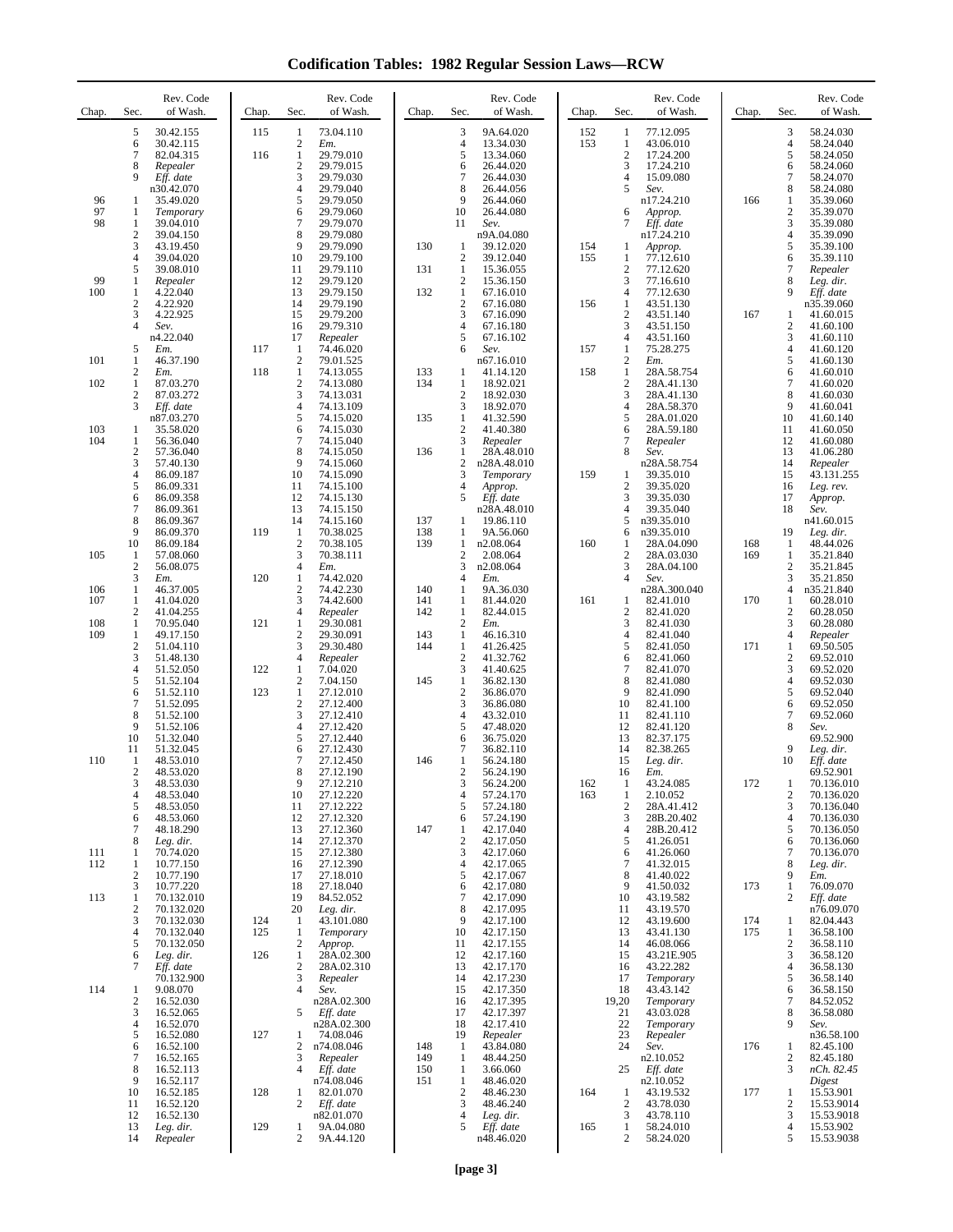**Codification Tables: 1982 Regular Session Laws—RCW**

| Chap.      | Sec.                  | Rev. Code<br>of Wash.               | Chap. | Sec.                           | Rev. Code<br>of Wash.                  | Chap.      | Sec.                                | Rev. Code<br>of Wash.               | Chap.      | Sec.                       | Rev. Code<br>of Wash.               | Chap.      | Sec.                             | Rev. Code<br>of Wash.                 |
|------------|-----------------------|-------------------------------------|-------|--------------------------------|----------------------------------------|------------|-------------------------------------|-------------------------------------|------------|----------------------------|-------------------------------------|------------|----------------------------------|---------------------------------------|
| 178        | 1<br>2                | Approp.<br>Em.                      |       | 9<br>10                        | 1.30.060<br>41.06.083                  |            | 8<br>9                              | 69.54.100<br>69.54.120              |            | 27<br>28                   | Leg. dir.<br>Sev.                   |            | 10<br>11                         | Leg. dir.<br>39.44.030                |
| 179        | 1<br>2                | 90.62.010<br>90.62.060              | 184   | 11<br>1                        | Leg. dir.<br>7.48A.010                 |            | 10<br>11                            | 69.54.130<br>69.54.110              | 205        | 1                          | 71.24.901<br>18.11.900              |            | 12<br>13                         | 39.44.900<br>Em.                      |
| 180<br>181 | 1<br>1                | Approp.<br>48.03.010                |       | $\overline{c}$<br>3            | 7.48A.020<br>7.48A.030                 |            | 12<br>13                            | Leg. dir.<br>69.54.010              |            | $\overline{2}$<br>3        | 18.11.060<br>18.11.080              | 217<br>218 | 1<br>$\mathbf{1}$                | 17.28.100<br>48.12.020                |
|            | $\boldsymbol{2}$<br>3 | 48.04.020<br>48.05.340              |       | 4<br>5                         | 7.48A.040<br>7.48A.050                 |            | 14<br>15                            | 69.54.020<br>69.54.040              |            | 4<br>5                     | 43.24.085<br>18.11.050              |            | $\overline{c}$<br>$\mathfrak{Z}$ | 48.13.020<br>48.13.220                |
|            | 4<br>5                | 48.14.025<br>48.15.070              |       | 6<br>7                         | 7.48A.060<br>Leg. dir.                 |            | 16<br>17                            | 69.54.050<br>69.54.060              |            | 6<br>$\tau$                | 18.11.070<br>18.11.090              |            | 4<br>5                           | 48.13.240<br>48.13.270                |
|            | 6<br>$\tau$           | 48.17.090<br>48.17.510              |       | 8<br>9                         | 9.68.140<br>Sev.                       |            | 18<br>19                            | 69.54.070<br>69.54.080              |            | 8<br>9                     | 18.11.100<br>18.11.110              |            | 6<br>7                           | 48.13.290<br>Sev.                     |
|            | 8<br>9                | 48.17.540<br>48.18.110              |       | 10                             | 7.48A.900<br>Em.                       | 194        | 20<br>-1                            | 69.54.090<br>20.01.010              |            | 10<br>11                   | 18.11.120<br>18.11.130              | 219        | 1                                | n48.12.020<br>53.12.120               |
|            | 10<br>11              | 48.18A.040<br>48.20.182             | 185   | 11<br>1                        | Repealer<br>9A.36.090                  |            | $\overline{2}$<br>3                 | 20.01.030<br>20.01.210              |            | 12<br>13                   | 18.11.140<br>18.11.150              | 220        | $\mathbf{1}$<br>$\overline{c}$   | 36.93.100<br>36.93.170                |
|            | 12<br>13              | 48.23.180<br>48.23.370              |       | $\mathfrak{2}$<br>3            | Leg. dir.<br>Em.                       | 195        | 4<br>$\mathbf{1}$                   | 20.01.220<br>28A.31.150             |            | 14<br>15                   | 18.11.160<br>18.11.170              |            | 3<br>$\overline{4}$              | 35.02.150<br>35A.03.140               |
|            | 14<br>15              | 48.24.035<br>48.18A.035             | 186   | $\mathbf{1}$<br>$\sqrt{2}$     | 62A.9-203<br>62A.9-301                 |            | $\overline{2}$<br>3                 | 28A.31.155<br>18.71.030             |            | 16<br>17                   | 18.11.180<br>18.11.190              |            | 5<br>6                           | 36.93.115<br>43.21C.220               |
|            | 16<br>17              | 48.18.100<br>48.05.310              |       | 3<br>$\overline{4}$            | 62A.9-312<br>62A.9-313                 |            | 4                                   | Sev.<br>n28A.31.150                 |            | 18<br>19                   | 18.11.200<br>18.11.910              |            | 7<br>8                           | 35.03.040<br>Par. veto                |
|            | 18<br>19              | 48.30.110<br>48.23.075              |       | 5<br>6                         | 62A.9-402<br>62A.9-403                 | 196        | $\mathbf{1}$<br>$\overline{2}$      | 30.04.550<br>30.04.555              |            | 20                         | Sev.<br>18.11.920                   |            | 9                                | 35.03.035<br>Sev.                     |
|            | 20<br>21              | 48.70.010<br>48.70.020              |       | 7<br>8                         | 62A.9-404<br>62A.9-405                 |            | 3<br>$\overline{4}$                 | 30.04.560<br>30.04.565              |            | 21<br>22                   | Approp.<br>Leg. dir.                | 221        | 1                                | n36.93.100<br>34.04.025               |
|            | 22<br>23              | 48.70.030<br>48.70.040              |       | 9<br>10                        | 62A.9-406<br>62A.9-407                 |            | 5<br>6                              | 30.04.570<br>30.04.060              | 206        | 23<br>$\mathbf{1}$         | Repealer<br>43.09.270               |            | $\overline{c}$<br>$\mathfrak{Z}$ | 34.04.045<br>34.04.270                |
|            | 24<br>25              | 48.70.900<br>Leg. dir.              |       | 11<br>12                       | Approp.<br>Eff. date                   |            | 7<br>8                              | 30.04.230<br>30.12.010              |            | $\overline{2}$<br>3        | 43.09.282<br>43.09.281              |            | 4<br>5                           | 34.04.280<br>34.04.290                |
|            | 26                    | Eff. date<br>n48.18A.035            | 187   | 1<br>$\mathbf{2}$              | Temporary<br>Em.                       |            | 9<br>10                             | 30.49.040<br>Leg. dir.              |            | $\overline{4}$             | Eff. date<br>n43.09.282             |            | 6<br>$\tau$                      | 34.04.150<br>28B.19.030               |
|            | 27<br>28              | Repealer<br>Sev.                    | 188   | $\mathbf{1}$<br>$\overline{c}$ | 7.06.020<br>7.06.050                   |            | 11                                  | Sev.<br>n30.04.550                  | 207        | 1<br>2                     | 72.04A.120<br>9.94A.270             | 222        | 8<br>1                           | 28B.19.033<br>Temporary               |
| 182        | 1                     | n48.03.010<br>19.02.010             | 189   | $\mathbf{1}$<br>$\sqrt{2}$     | 34.12.020<br>34.12.060                 | 197        | 12<br>-1                            | Em.<br>75.12.320                    |            | 3<br>4                     | Approp.<br>10.64.120                |            | $\overline{2}$<br>3              | 79.01.1331<br>79.01.1332              |
|            | $\boldsymbol{2}$<br>3 | 19.02.020<br>19.02.030              |       | 3<br>$\overline{4}$            | 46.20.331<br>46.20.329                 | 198<br>199 | 1<br>$\mathbf{1}$                   | 4.56.110<br>62A.2-316               | 208        | 1<br>$\boldsymbol{2}$      | 42.40.010<br>42.40.020              |            | $\overline{4}$<br>5              | 79.01.1333<br>79.01.1334              |
|            | 4<br>5                | 19.02.035<br>19.02.040              |       | 5<br>6                         | 47.52.135<br>69.50.505                 | 200        | $\mathbf{1}$<br>$\sqrt{2}$          | 48.66.041<br>48.66.100              |            | 3<br>4                     | 42.40.030<br>42.40.040              |            | 6<br>$\tau$                      | 79.01.1335<br>79.01.1336              |
|            | 6<br>$\tau$           | 19.02.070                           |       | 7<br>8                         | 72.33.670                              |            | 3<br>4                              | 48.66.120                           |            | 5<br>6                     | 42.40.050<br>42.40.060              |            | 8<br>9                           | 79.01.1337                            |
|            | 8<br>9                | 19.02.080<br>19.02.090<br>19.02.085 |       | 9<br>10                        | 74.20A.055<br>34.12.130<br>34.12.140   |            | 5                                   | Par. veto<br>Repealer<br>Em.        |            | 7<br>8                     | 42.40.070<br>Leg. dir.              |            | 10<br>11                         | 79.01.1338<br>79.01.1339<br>79.01.132 |
|            | 10                    | 19.02.100                           |       | 11<br>12                       | 34.12.150                              | 201        | 1<br>$\overline{2}$                 | 10.82.080                           |            | 9<br>10                    | n41.06.450                          |            | 12<br>13                         | Exp. date                             |
|            | 11<br>12<br>13        | 19.02.110<br>43.07.200              |       | 13<br>14                       | 34.12.160<br>34.12.042                 |            | 3<br>$\overline{4}$                 | 43.20A.055<br>50.40.050             |            | 11<br>12                   | 41.06.450<br>41.06.455              |            | 14<br>15                         | Leg. dir.<br>79.01.126                |
|            | 14                    | 19.02.038<br>19.02.120              |       | 15                             | Leg. dir.<br>Approp.                   |            | 5                                   | 18.20.050<br>18.46.030              |            | 13                         | 41.06.460<br>42.17.295              |            | 16                               | Eff. dates<br>Temporary               |
|            | 15<br>16              | 19.02.130<br>19.02.920              | 190   | 16<br>$\mathbf{1}$             | Eff. date<br>n34.12.020                |            | 6<br>$\tau$<br>8                    | 18.46.040<br>50.40.020              |            | 14                         | Sev.<br>42.40.900                   | 223        | 17<br>1<br>$\mathbf{2}$          | Sev.<br>43.131.245                    |
|            | 17<br>18              | 19.02.800<br>19.02.890              | 191   | $\mathbf{2}$                   | 41.04.360<br>Em.                       |            | 9<br>10                             | 51.32.040<br>70.41.100              | 209<br>210 | 1<br>1<br>$\overline{c}$   | 47.26.120<br>47.60.145              |            | 3<br>$\overline{4}$              | 43.131.247<br>43.131.249              |
|            | 19<br>20              | 15.13.250<br>15.13.280              |       | 1<br>$\mathbf{2}$              | 28A.57.170<br>28A.58.055               |            | 11                                  | 70.62.220<br>70.62.230              |            |                            | Sev.<br>n47.60.145                  |            | 5                                | 43.131.251<br>43.131.246              |
|            | 21<br>22              | 15.13.290<br>15.13.300              |       | 3<br>$\overline{4}$            | 28A.58.131<br>28A.58.035               |            | 12<br>13                            | 70.41.110<br>70.119.100             | 211        | 3<br>1                     | Em.<br>82.14.020                    |            | 6<br>7                           | 43.131.248<br>43.131.250              |
|            | 23<br>24              | 15.49.035<br>15.49.380              |       | 5<br>6<br>$\tau$               | 28A.58.430<br>28A.58.441               |            | 14<br>15                            | 71.12.470<br>71.12.490              |            | 2<br>3                     | 82.14.080<br>82.14.090              |            | 8<br>9                           | 43.131.252<br>43.131.253              |
|            | 25<br>26<br>27        | 15.49.390<br>15.58.030              |       | 8<br>9                         | 51.14.150<br>51.14.160                 |            | 16<br>17<br>18                      | 74.04.300<br>74.04.530              | 212        | 1<br>$\overline{c}$<br>3   | 46.23.010<br>46.23.020              |            | 10<br>11,12                      | 43.131.254<br>Vetoed                  |
|            | 28<br>29              | 15.58.180<br>15.58.190<br>18.64.011 |       | 10<br>11                       | 28A.21.255<br>28A.58.410<br>28A.59.180 |            | 19<br>20                            | 74.04.700<br>74.09.055<br>74.20.040 |            | 4<br>5                     | 46.23.030<br>46.23.040<br>46.20.311 |            | 13<br>14<br>15                   | 43.60A.081<br>43.131.227              |
|            | 30<br>31              | 18.64.044<br>19.32.020              |       | 12<br>13                       | 28A.59.185<br>Eff. date                |            | 21<br>22                            | 74.20A.090                          |            | 6<br>$\overline{7}$        | 46.23.050                           |            | 16<br>17                         | 43.131.228<br>43.131.900<br>Vetoed    |
|            | 32                    | 19.32.040                           |       | 14                             | n28A.335.170                           |            | 23<br>24                            | Repealer<br>Em.                     | 213        | 1                          | Leg. dir.<br>56.08.020              | 224        | 18<br>1,2                        | Leg. dir.                             |
|            | 33<br>34              | 19.32.050<br>19.91.010              | 192   |                                | Sev.<br>n28A.335.210                   | 202        | 1                                   | Temporary<br>43.43.815              |            | $\boldsymbol{2}$<br>3      | 57.16.010<br>56.08.180              |            | 3,4                              | Temporary<br>Vetoed                   |
|            | 35<br>36<br>37        | 19.91.130<br>19.91.140              |       | 1<br>$\mathfrak{2}$<br>3       | 9.94A.030<br>9.94A.040                 | 203<br>204 | 1<br>$\mathbf{1}$<br>$\overline{2}$ | 70.08.070<br>71.24.011<br>71.24.015 | 214        | 4<br>1<br>$\boldsymbol{2}$ | 57.16.140<br>Temporary<br>43.41.200 | 225        | 5<br>6                           | Repealer<br>71.20.016<br>18.18.010    |
|            | 38                    | 19.91.150<br>69.12.020              |       | $\overline{4}$<br>5            | 9.94A.050<br>9.94A.120                 |            | 3                                   | 71.24.025                           |            | 3                          | 43.41.202                           |            | 1<br>$\sqrt{2}$<br>3             | 18.18.020                             |
|            | 39<br>40              | 69.12.030<br>69.12.040              |       | 6                              | 9.94A.140<br>9.94A.150                 |            | 4<br>5                              | 71.24.035<br>71.24.045              |            | 4<br>5                     | 43.41.204<br>43.41.206              |            | $\overline{4}$                   | 18.18.085<br>18.18.030                |
|            | 41<br>42              | 69.12.050<br>69.25.020              |       | 7<br>8                         | 9.94A.210<br>9.95.009                  |            | 6<br>$\overline{7}$                 | 71.24.030<br>71.24.100              |            | 6<br>7                     | 43.41.208<br>43.41.210              |            | 5<br>6                           | 18.18.040<br>18.18.050                |
|            | 43<br>44              | 69.25.050<br>69.25.060              |       | 9<br>10                        | 9A.20.020<br>9A.20.021                 |            | 8<br>9                              | 71.24.110<br>71.24.155              |            | 8<br>9                     | 43.41.212<br>Leg. dir.              |            | $\tau$<br>8                      | 18.18.065<br>Par. veto                |
|            | 45<br>46              | Repealer<br>19.02.810               |       | 11<br>12                       | 9A.44.040<br>9A.44.045                 |            | 10<br>11                            | 71.24.160<br>71.24.215              | 215<br>216 | 1<br>1                     | 46.12.370<br>43.80.110              |            | 9                                | 18.18.070<br>18.18.078                |
|            | 47<br>48              | Sev.<br>Em.                         | 193   | 13<br>$\mathbf{1}$             | Em.<br>70.96.160                       |            | 12<br>13                            | 71.24.220<br>71.24.240              |            | $\boldsymbol{2}$<br>3      | 39.50.010<br>39.50.020              |            | 10<br>11                         | 18.18.100<br>18.18.102                |
| 183        | 1<br>$\mathbf{2}$     | 1.30.010<br>1.30.020                |       | $\mathbf{2}$<br>3              | 70.96.021<br>70.96.170                 |            | 14<br>15                            | 71.24.250<br>72.01.454              |            | $\overline{4}$<br>5        | 39.50.030<br>39.50.040              |            | 12<br>13                         | 18.18.104<br>18.18.108                |
|            | 3<br>4                | 1.30.030<br>1.30.040                |       | $\overline{4}$<br>5            | 70.96.180<br>70.96.200                 |            | 16<br>17-24                         | 74.04.230<br>Vetoed                 |            | 6<br>7                     | 39.50.050<br>39.50.060              |            | 14<br>15                         | 18.18.110<br>18.18.130                |
|            | 5<br>$6 - 8$          | 1.30.050<br>Vetoed                  |       | 6<br>7                         | 70.96.190<br>Leg. dir.                 |            | 25<br>26                            | Temporary<br>Repealer               |            | 8<br>9                     | 39.50.070<br>39.50.900              |            | 16<br>17                         | 18.18.140<br>18.18.160                |
|            |                       |                                     |       |                                |                                        |            |                                     |                                     |            |                            |                                     |            |                                  |                                       |